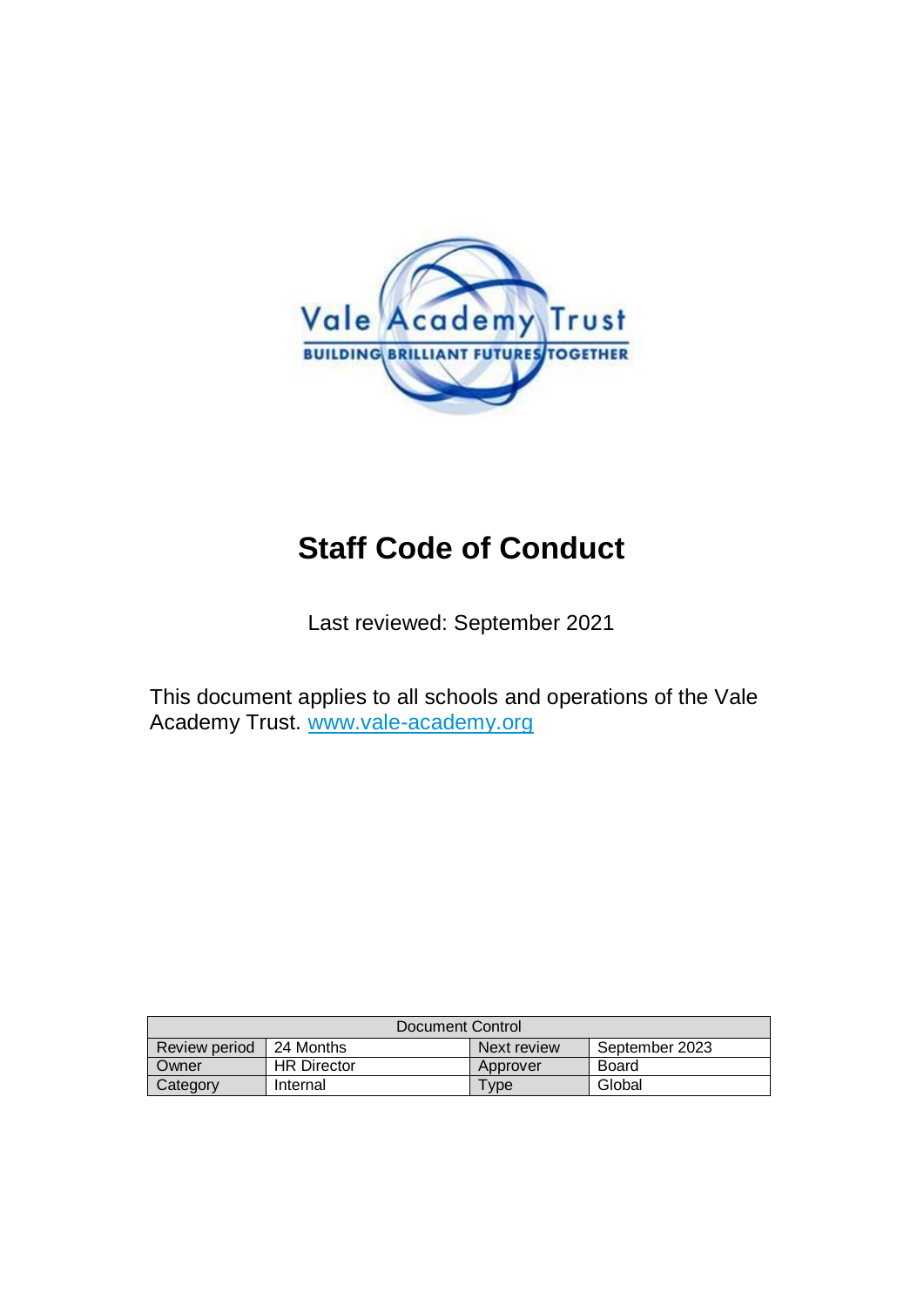## **Contents**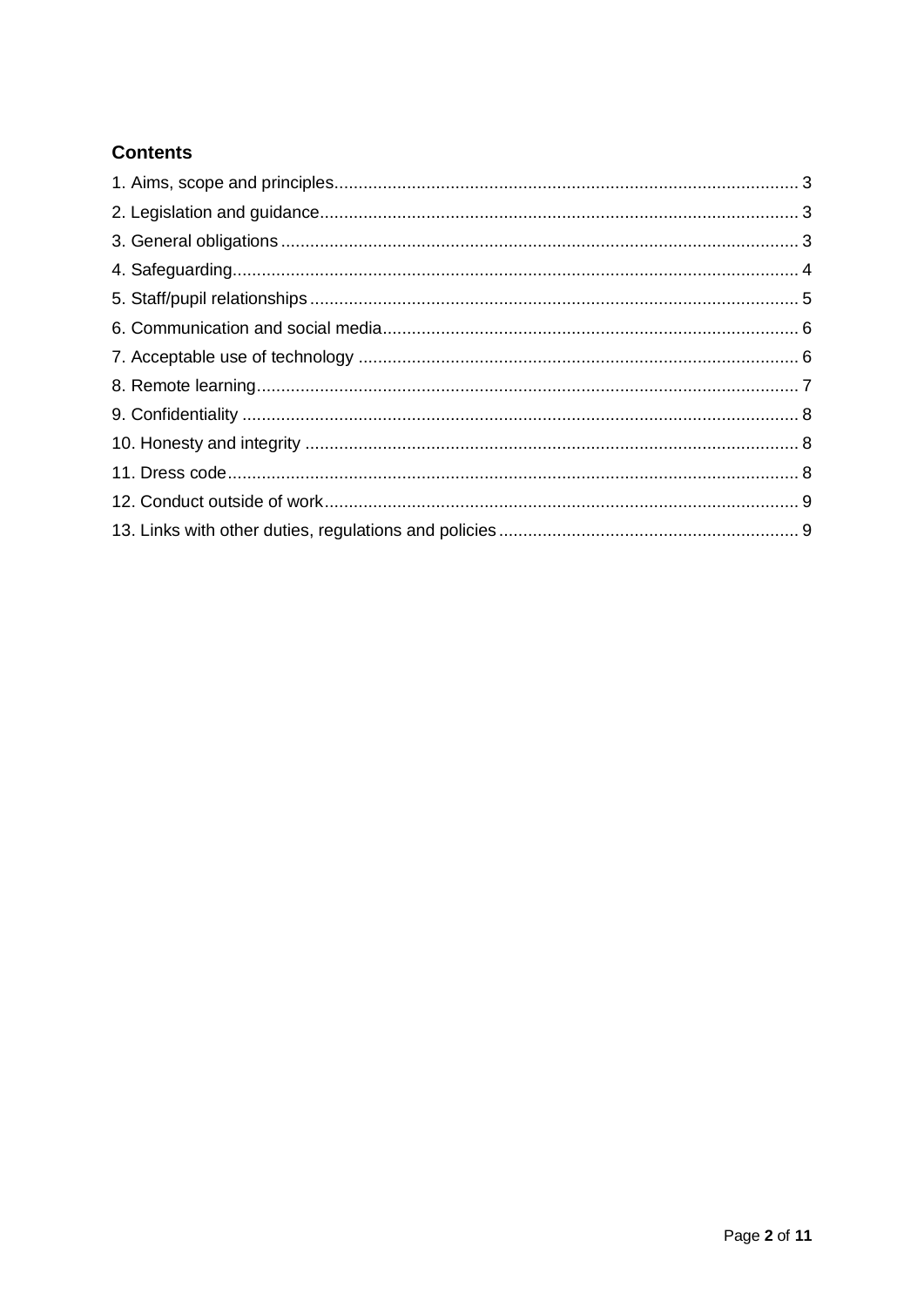# **1. Aims, scope and principles**

The Trust is committed to living out its value of Building Brilliant Futures Together

This code of conduct aims to set and maintain standards of conduct that we expect all employees to follow and is designed to provide guidance about what is expected in your work and in your dealings with colleagues, pupils, parents and the public.

Where the Trust has a policy that provides more detail on specific issues, the name of the policy is provided in *italics*. These policies can be found on Trust and school websites and intranets. If you are having difficulty locating a particular policy please ask your line manager or school office.

By creating this code, we aim to ensure our workplaces are environments where everyone is safe, happy and treated with respect.

This code covers **all employees** under a contract of employment with the Trust and includes permanent, temporary, part-time, casual and agency staff.

Our employees have an influential position in the Trust and will act as role models for pupils by consistently demonstrating high standards of behaviour.

Many of the principles in this code of conduct are based on the [Teachers' Standards.](https://www.gov.uk/government/publications/teachers-standards) We expect that all teachers will act in accordance with the personal and professional behaviours set out in the Teachers' Standards.

We expect all staff, governors, directors and volunteers to also act with personal and professional integrity, respecting the safety and wellbeing of others.

Failure to follow the code of conduct may result in disciplinary action being taken, as set out in our staff disciplinary procedures.

Please note that this code of conduct is not exhaustive. If situations arise that are not covered by this code, employees will use their professional judgement and act in the best interests of the Trust and its pupils.

# **2. Legislation and guidance**

In line with the statutory safeguarding guidance 'Keeping Children Safe in [Education'](https://www.gov.uk/government/publications/keeping-children-safe-in-education--2), (KCSIE), we have provided guidance through this staff code of conduct and an ICT Acceptable Use Policy, which together covers acceptable use of technologies, (including the use of mobile devices), staff/pupil relationships and communications, including the use of social media.

## *Related policy/guidance:*

*- ICT Acceptable Use Policy*

# **3. General obligations**

#### **What does the Trust expect from you? In summary, you are required to:**

 Work in accordance with the terms and conditions of your contract of employment and job description.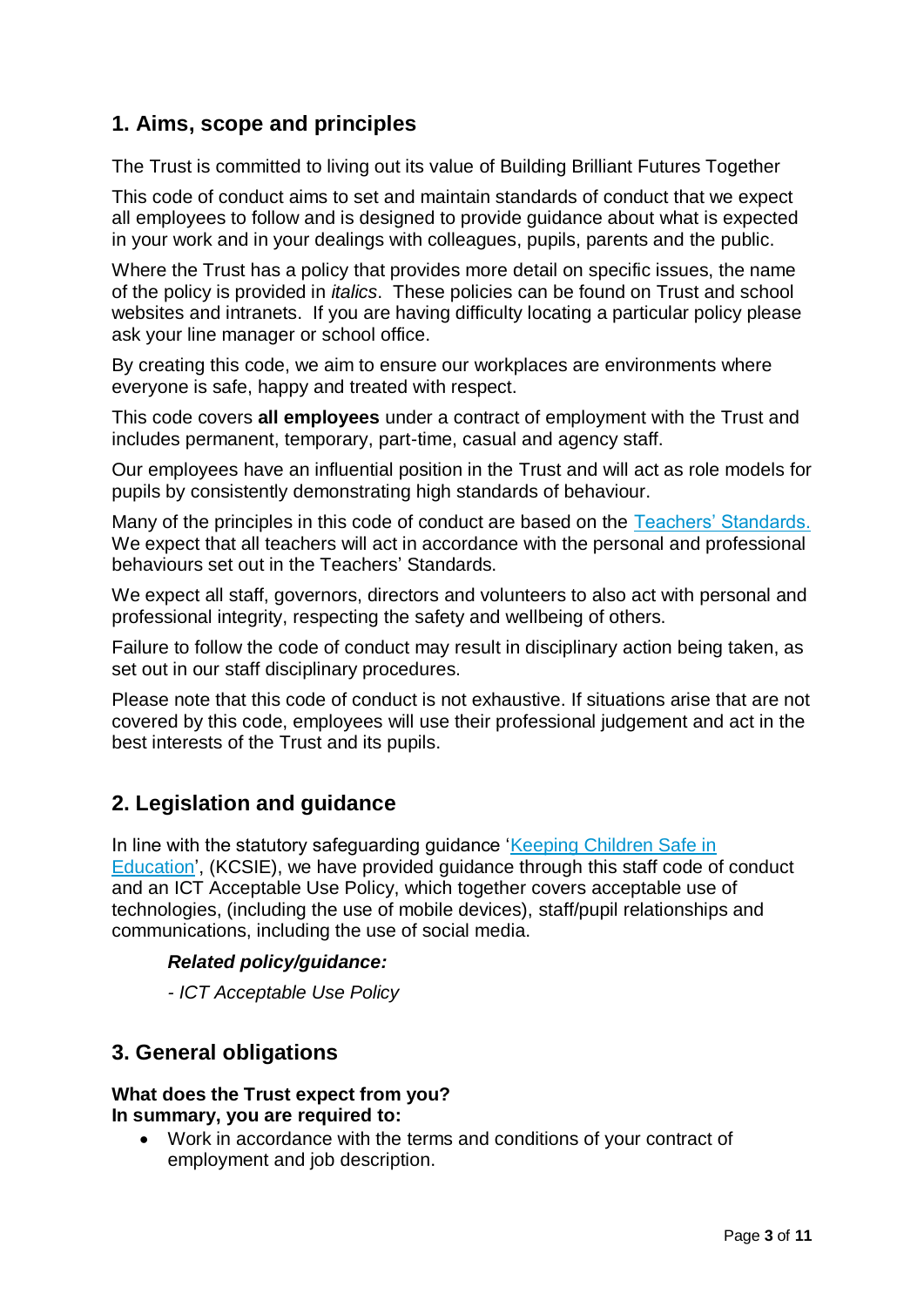- Understand and apply the Trust's rules, policies and procedures, vision and values.
- Maintain high standards in your attendance and punctuality, and attend work in a condition where you are able to carry out your duties safely and effectively.
- Act honestly.
- Act with dignity and treat all others with dignity and respect, and show tolerance and respect for the rights of others
- Uphold fundamental British values, including democracy, the rule of law, individual liberty and mutual respect, and tolerance of those with different faiths and beliefs
- Express personal beliefs in a way that will not overly influence pupils, and will not exploit pupils' vulnerability or might lead them to break the law
- Understand the statutory frameworks you must act within
- If you are a teacher, adhere to the Teachers' Standards

# **4. Safeguarding**

The Trust expects staff to embed a culture of openness, trust and transparency in line with the Trust's values, KCSIE and the Safeguarding and Child Protection Policy.

All adults working in or on behalf of the Trust must be clear about professional boundaries and act within these boundaries, and in accordance with the ethos and values of the Trust.

Staff have a duty to safeguard pupils from harm, and to report any concerns they have. This includes physical, emotional and sexual abuse, or neglect. Staff will familiarise themselves with the appropriate Safeguarding and Child Protection Policy for the setting(s) at which they are based and ensure they are aware of the processes to follow if they have concerns about a child.

The duty to safeguard pupils from harm means **all concerns** about adults (including allegations that do not meet the harms threshold) are shared responsibly and with the right person, recorded and dealt with appropriately.

## *Related policy/guidance:*

*- Safeguarding and Child Protection Policy*

## **4.1 Low-level concerns about members of staff**

A low-level concern is a behaviour towards a child by a member of staff that does not meet the harms threshold, is inconsistent with the staff code of conduct, and may be as simple as causing a sense of unease or a 'nagging doubt'. For example, this may include:

- Being over-friendly with children
- Having favourites
- Taking photographs of children on a personal device
- Engaging in one-to-one activities where they can't easily be seen
- Using inappropriate language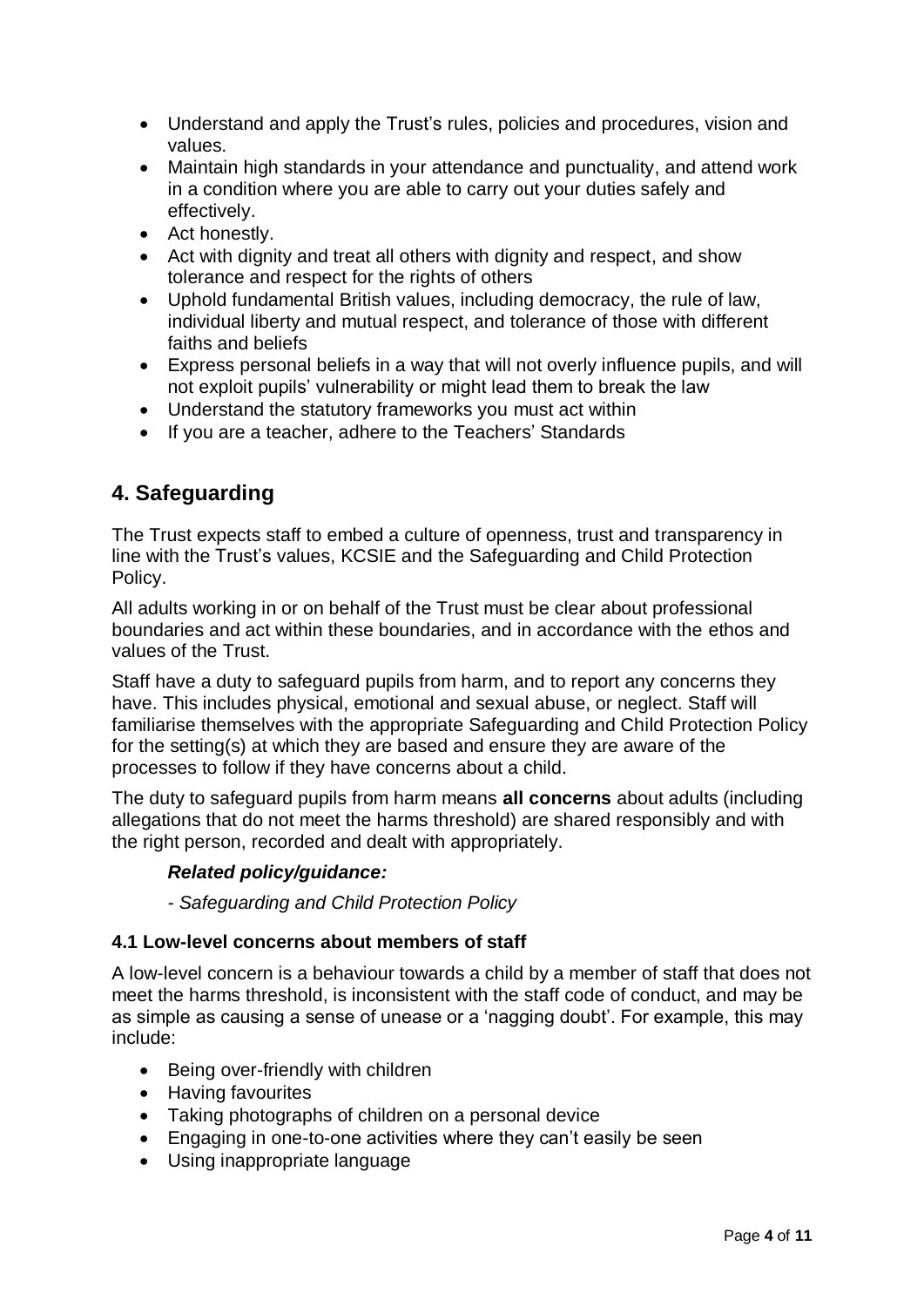Low-level concerns can include inappropriate conduct inside and outside of work.

All staff should share any low-level concerns they have using the reporting procedures set out in our child protection and safeguarding policy. We also encourage staff to self-refer if they find themselves in a situation that could be misinterpreted. If staff are not sure whether behaviour would be deemed a low-level concern, we encourage staff to report it.

All reports will be handled in a responsive, sensitive and proportionate way.

Unprofessional behaviour will be addressed, and the staff member supported to correct it, at an early stage.

This creates and embeds a culture of openness, trust and transparency in which our values and expected behaviour are constantly lived, monitored and reinforced by all staff, while minimising the risk of abuse.

Reporting and responding to low-level concerns is covered in more detail in our child protection and safeguarding policy. Staff will familiarise themselves with our Safeguarding and Child Protection Policy, and the Prevent initiative described therein, and ensure they are aware of the processes to follow if they have concerns about a child.

## *Related policy/guidance:*

*- Safeguarding and Child Protection Policy*

## **4.2 Identification Badge**

You must visibly display your Identification Badge at all times and you are required to challenge anyone without either an Employee ID or Visitor's Badge. You must not allow any individual not displaying an ID Badge to follow ("tailgate") you into or onto any Trust premises. If you come to work without your badge, you must report to the appropriate school office, or central office for central staff, and use a temporary replacement*.* If you lose your ID Badge, you must report it immediately to your manager.

# **5. Staff/pupil relationships**

Staff will observe proper boundaries with pupils that are appropriate to their professional position. They will act in a fair and transparent way that would not lead anyone to reasonably assume they are not doing so.

If staff members and pupils must spend time on a one-to-one basis, staff will ensure that:

- This takes place in a public place that others can access
- Others can see in to the room
- A colleague or line manager knows this is taking place

Staff should avoid contact with pupils outside of school hours if possible.

Personal contact details should not be exchanged between staff and pupils. This includes social media profiles.

While we are aware many pupils and their parents may wish to give gifts to staff, for example, at the end of the school year, gifts from staff to pupils are not acceptable.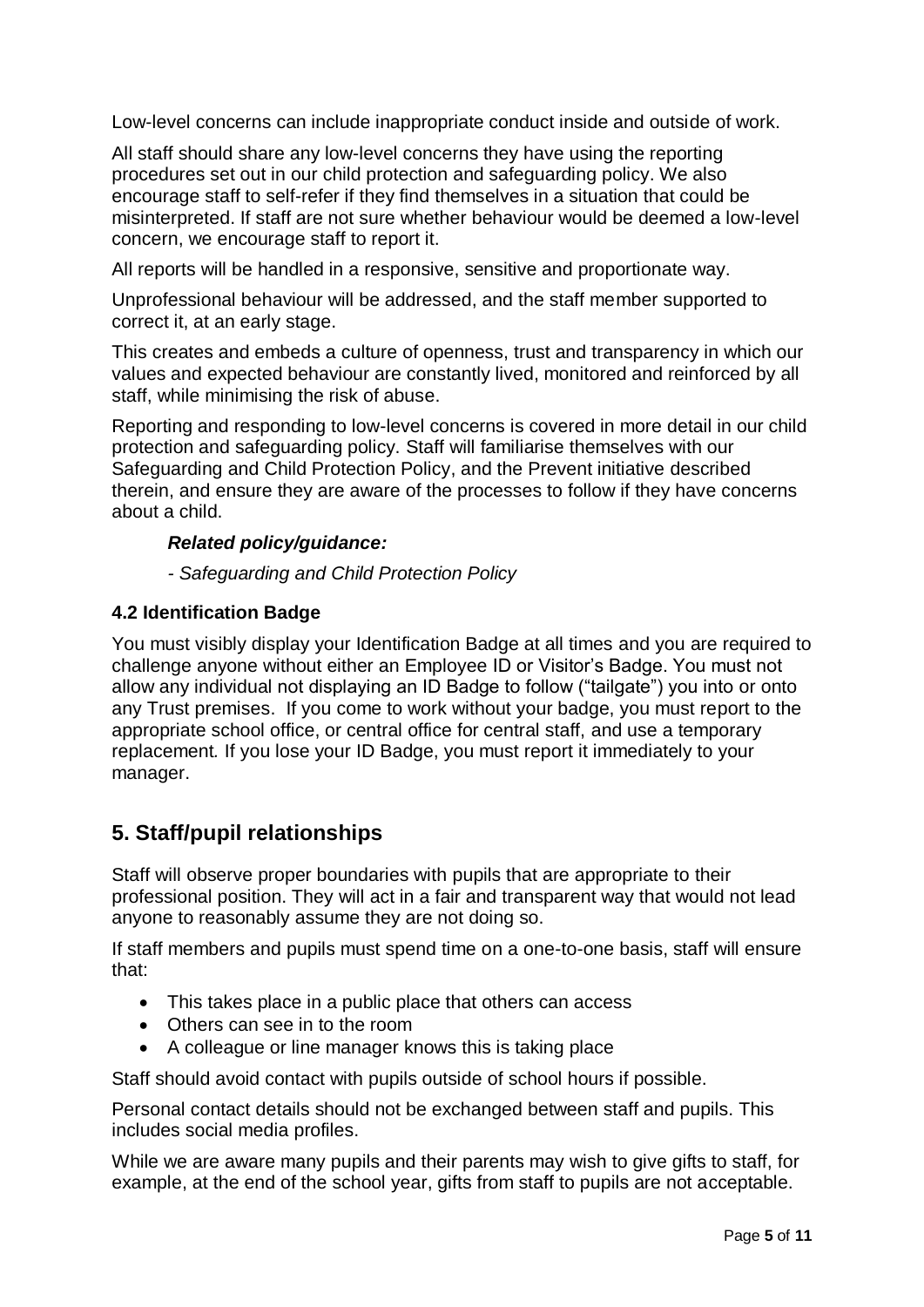If a staff member is concerned at any point that an interaction between themselves and a pupil may be misinterpreted, this should be reported to their line manager or the headteacher.

See section below on honesty and integrity

# **6. Communication and social media**

School staff's social media profiles must not be available to pupils. If they have a personal profile on social media sites, they should not use their full name, as pupils may be able to find them. Staff should consider using a first and middle name instead, and set public profiles to private.

Staff must not attempt to contact pupils or their parents via social media, or any other means outside school, in order to develop any sort of relationship. They will not make any efforts to find pupils' or parents' social media profiles.

Staff will ensure that they do not post any images online that identify children who are pupils at the school without their consent.

You must not allow your professional and personal use of social media sites to become blurred; you need to be mindful of your duties not to:

- Breach safeguarding
- Take part in any political or public activity, which compromises or might be seen to compromise your impartial service to the Trust and its stakeholders
- Make derogatory comments about the Trust, its schools, policies or procedures
- Make derogatory comments about other employees, directors, governors or stakeholders

Once you have posted items, it is very difficult to remove them. Great care must be taken before you press the submit button. If you have any concerns consult your line manager for advice or authorisation.

It is important that you are aware that submitting any content to social media sites, whether in a personal or professional capacity, that is considered to be derogatory or inappropriate may result in disciplinary action taken against you.

Staff should be aware of the Trust's policies and procedures regarding ICT acceptable use and e-safety.

## *Related policy/guidance:*

*- ICT Acceptable Use Policy*

# **7. Acceptable use of technology**

Staff will adhere to our ICT Acceptable Use Policy and associated school procedures.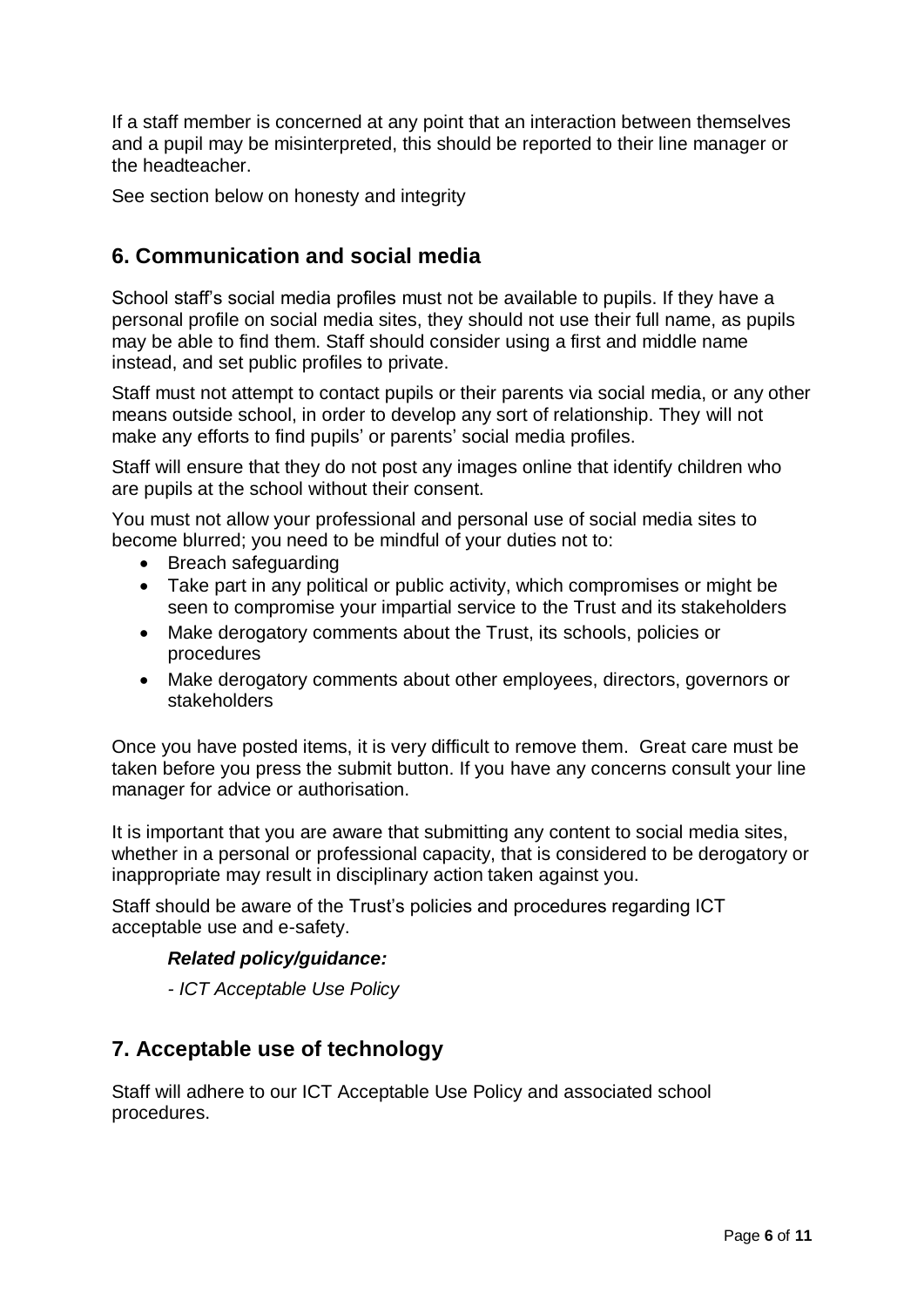Staff will not use technology in school to view material that is illegal, inappropriate or likely to be deemed offensive. This includes, but is not limited to, sending obscene emails, gambling and viewing pornography or other inappropriate content.

Staff will not use personal equipment, such as mobile phones and laptops. They will also not use personal mobile phones or cameras to take pictures of pupils.

School equipment will not be used for personal use during school hours or in front of pupils. Any use will be in line with the ICT Acceptable Use Policy

We have the right to monitor emails and internet use on the school IT system.

## *Related policy/guidance:*

*- ICT Acceptable Use Policy*

## **8. Remote learning**

Keeping pupils and staff safe during remote education is essential.

Staff delivering remote education online should be aware that all of the principles set out in this code will apply.

Staff must ensure they read, understand and follow the school and Trust guidance concerning the provision of remote learning and the protocols for interacting online with both children and adults. Copies of the guidance can be obtained from the headteacher or deputy headteacher.

The Trust endorses only Microsoft Teams as the platform for the provision of remote learning and meetings across its school and operations. No other video conferencing platform or app should be used.

Staff must ensure that:

- All safeguarding policy and guidance and this code of conduct is followed
- The teacher/presenter is the organiser of the meeting and has full control of all features, including managing invitations, mute control and presenter permissions
- All cameras are switched off for all users except the teacher/presenter
- The teacher/presenter is in an appropriate physical location, and dressed appropriately, and uses the blurred background feature at all times

## *Related policy/guidance:*

- *- ICT Acceptable Use Policy*
- *- Trust and school guidance for remote learning*
- *- Safeguarding and child protection policy*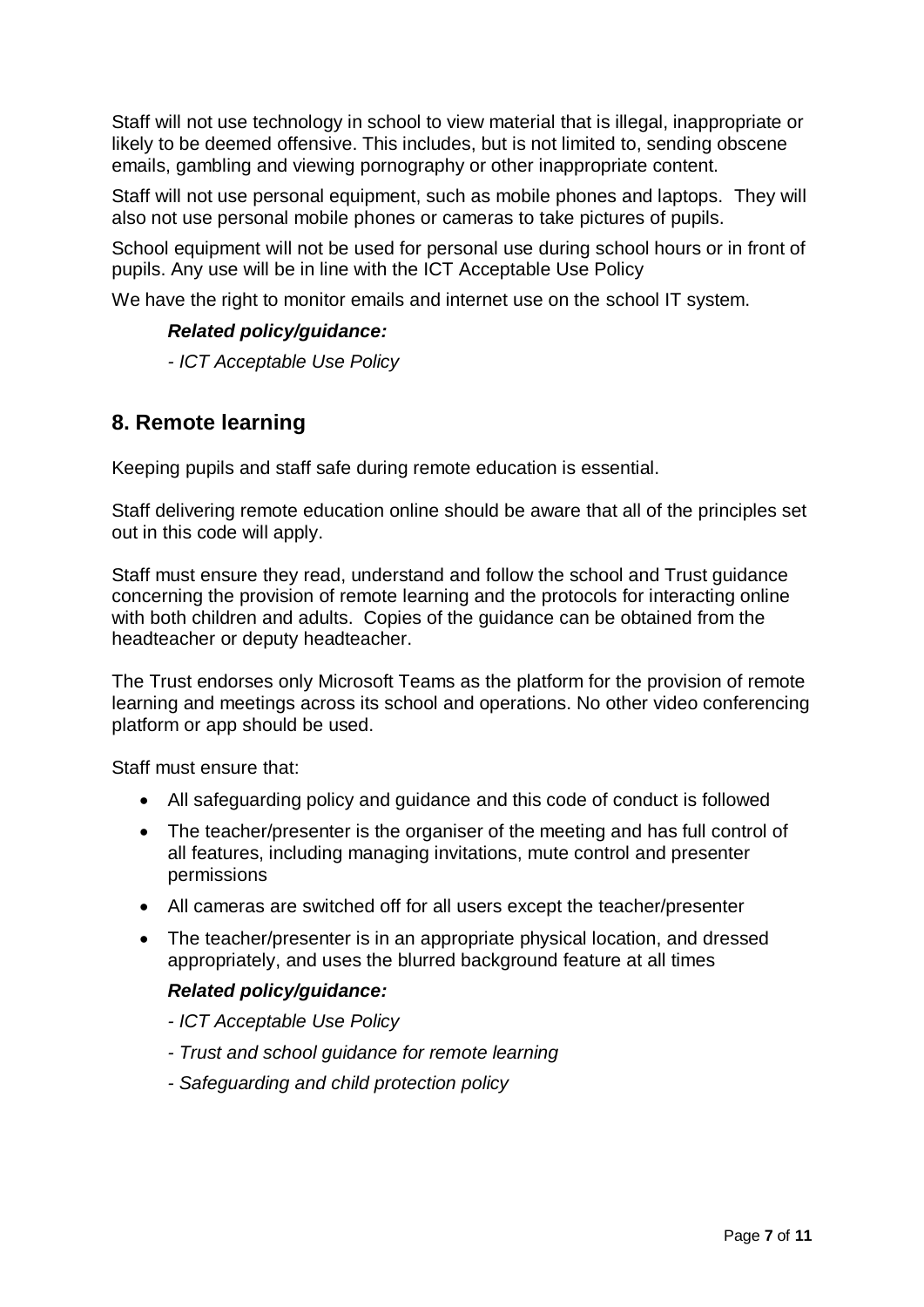# **9. Confidentiality**

In the course of their role, members of staff are often privy to sensitive and confidential information about the school, staff, pupils and their parents.

This information will never be:

- Disclosed to anyone without the relevant authority
- Used to humiliate, embarrass or blackmail others
- Used for a purpose other than what it was collected and intended for

This does not overrule staff's duty to report child protection concerns to the appropriate channel where staff believe a child is at risk of harm.

## *Related policy/guidance:*

- *- Data Protection Policy*
- *- Data Protection Privacy Notice for Staff*
- *- Data Protection Privacy Notice for Pupils, Parents and Carers*
- *- Data Protection Photograph Policy*
- *- Safeguarding and Child Protection Policy*

## **10. Honesty and integrity**

Employees should maintain high standards of honesty and integrity in their role. This includes when dealing with pupils, handling money, claiming expenses and using property and facilities.

All employees have a duty to abide by the highest standards of probity in dealing with financial issues. You should assist the Trust in discharging its obligations to follow proper accounting practices and to secure best value.

Employees will ensure that all information given to the school about their qualifications and professional experience is correct.

Employees will not accept bribes.

The Trust operates a robust Gifts and Hospitality Policy which staff must follow.

In any event, you should never invite or encourage a gift or hospitality.

#### *Related policy/guidance:*

*- Gifts and Hospitality Policy*

## **11. Dress code**

Employees will dress in a professional, appropriate manner. Clothes will not display any offensive or political slogans and outfits will not be overly revealing.

These same expectations for staff will apply when talking to parents and pupils over video conferencing.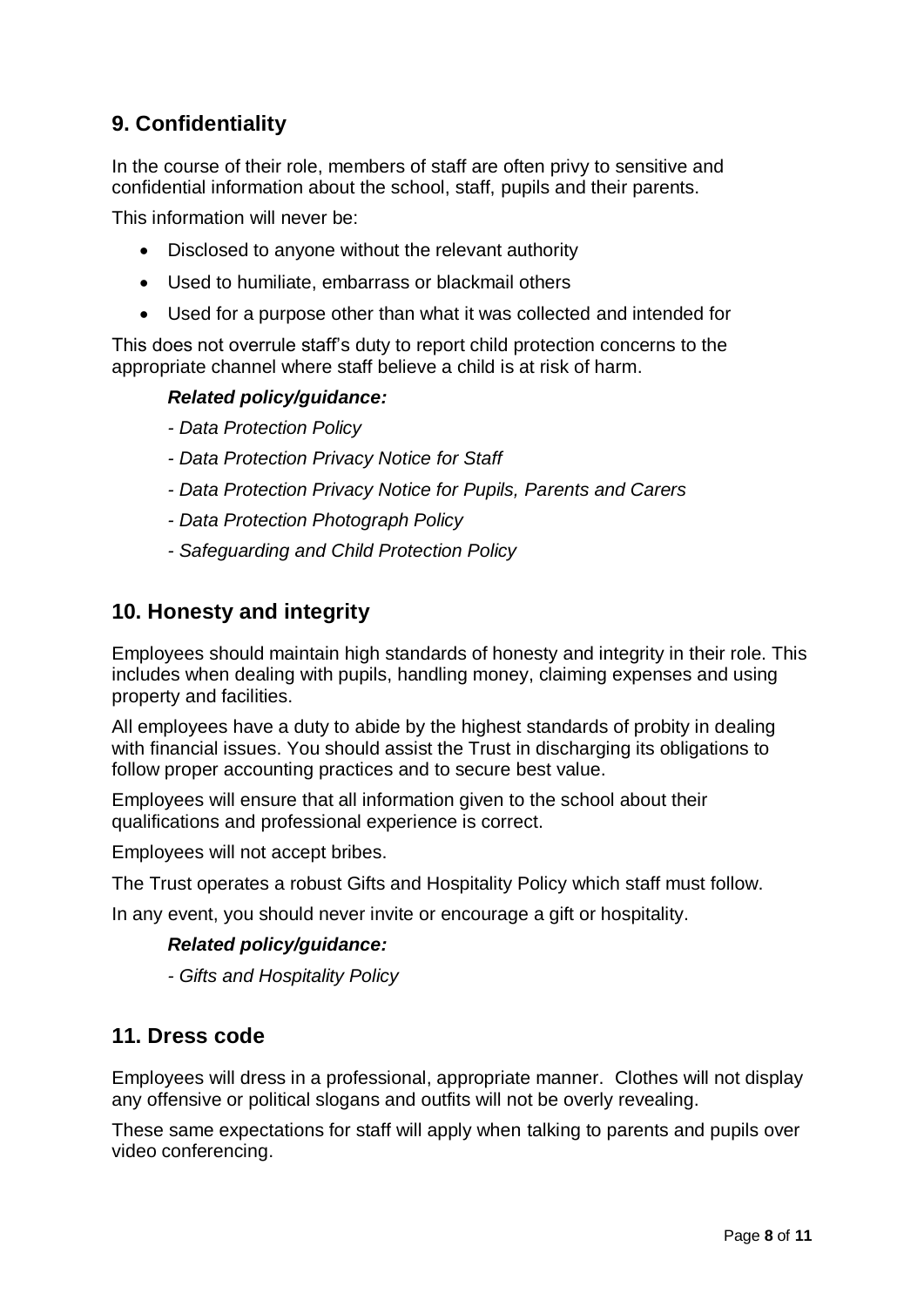We ask that tattoos and body piercings, with the exception of earrings are covered up. If it is not possible to cover a tattoo then visible tattoos are allowed as long as they are "unobtrusive and inoffensive". Employees should discuss with their line manger if it is not possible to cover a tattoo. As tattoos are not acceptable if they are offensive, obscene, racist, or undermine your role.

# **12. Conduct outside of work**

Employees will not act in a way that would bring the Trust or the teaching profession into disrepute. This covers relevant criminal offences, such as violence or sexual misconduct, as well as negative comments about staff, the Trust or its schools on social media.

Any social event organised by the employer is automatically an 'extension of the workplace', regardless of the time or place of the event. All of the Trust's policies will remain in place, including the Dignity at Work Policy. Any unacceptable behaviour or improper conduct will not be accepted and any such behaviour will be treated as a disciplinary matter.

Under health and safety laws, all employees have a general duty to take reasonable care of their own health and safety. They also have the same duty to others who may be affected by their acts or omissions.

## *Related policy/guidance:*

*- Dignity at Work Policy*

# **13. Links with other duties, regulations and policies**

## **Workplace Behaviour and Personal Conduct**

You should treat colleagues and members of the public with dignity and respect.

## **Grievances**

If you have a concern or grievance in relation to certain aspects of your employment then you can use the Staff Grievance Policy.

## **Reporting Absence**

If you are unable to attend work for any reason, you must follow your workplace's reporting process.

## **Misconduct**

This Code of Conduct guides and assists employees acting in good faith. If, in your decisions, actions or conduct you wilfully fail to comply with the standards outlined in the Code of Conduct, you will be guilty of misconduct and are likely to fall subject to disciplinary action, which could include dismissal.

## *Related policy/guidance:*

*- Staff Disciplinary Procedure*

## **Alcohol and Drugs**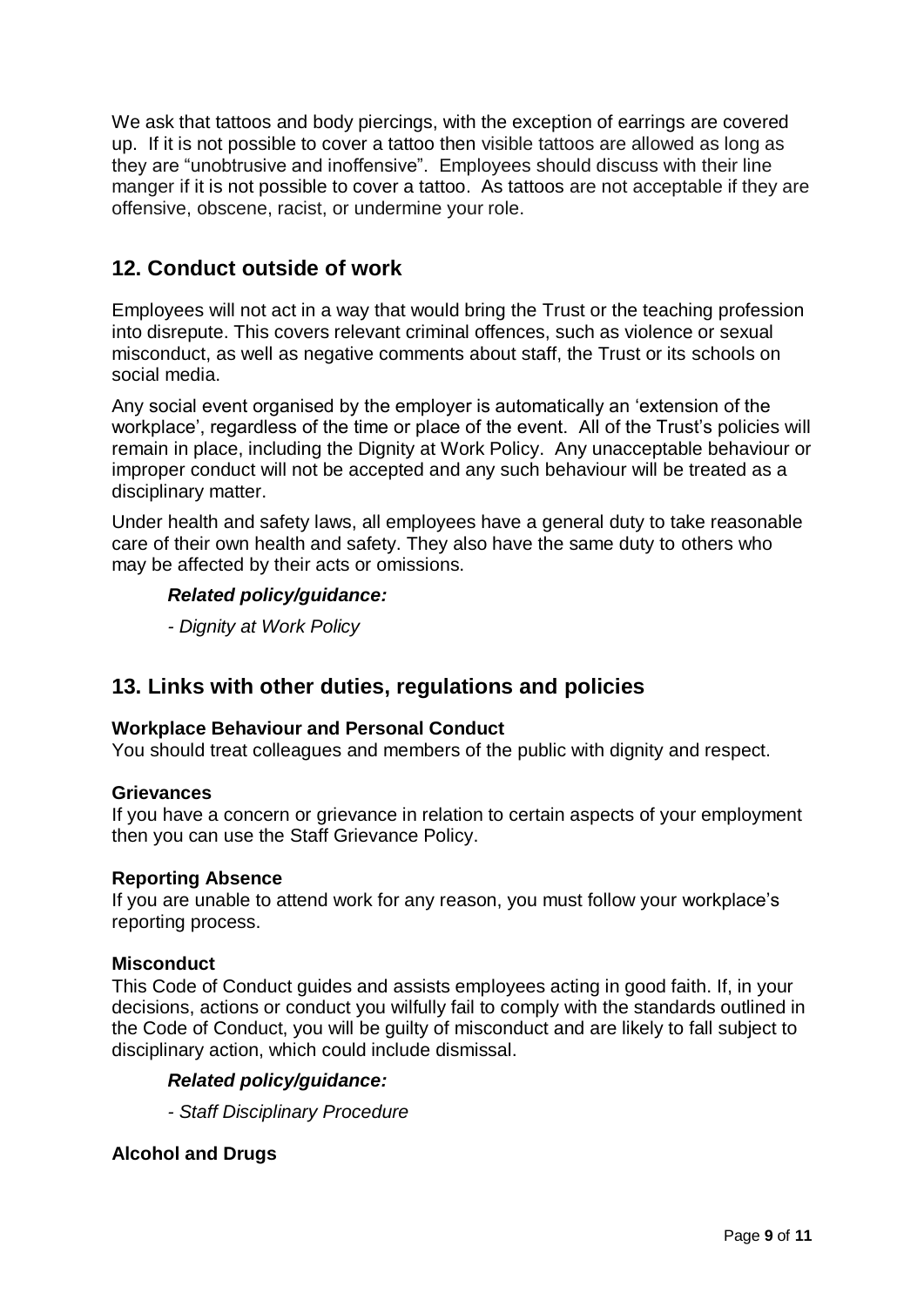You must not consume alcohol, use illicit drugs or other illegal substances while at work. You must also ensure that the use of any of them does not adversely affect the work performance and safety of yourself or others, and does not bring the Trust into disrepute.

Similarly, if you are taking legally prescribed or over-the-counter drugs, you must ensure that their use does not adversely affect your work performance and the safety of yourself and others.

If you are a supervisor or manager, you will need to consider the options available for assisting employees who are required to take legally prescribed drugs and whose level of performance has been impaired. In these circumstances, a risk assessment should be undertaken with the assistance of the Trust's Occupational Health service, by contacting the Trust's HR Director.

## *Related policy/guidance:*

*- Drugs and Alcohol Policy*

## **Health, Safety and Wellbeing**

All employees have a personal and legal responsibility under the Health and Safety at Work Act 1974 for themselves, colleagues and visitors to the Trust buildings and premises. These responsibilities are identified in the Trust's Health and Safety Policy. In summary, the policy states that you must look after the health and safety of yourself and others who may be affected by your actions or failure to carry out certain actions at work. In addition, you must co-operate with your manager, attend training sessions, and carry out reasonable instructions.

## *Related policy/guidance:*

*- Health and Safety Policy*

## **Equality and Human Rights**

There is a clear obligation on you to ensure that any action you take falls within the Equality and Human Rights framework, and is a proportionate response to the objectives you are seeking to achieve. You will ensure that all have a fair access to services and have due regard to our Equality Policy.

## *Related policy/guidance:*

*- Equality Policy*

## **Secondary Employment**

It is important that you ensure that any additional employment does not conflict with the interests of the Trust or affect your ability and credibility to do your job.

The Working Time Regulations were introduced to protect health and safety in the workplace. Employees with multiple jobs may become tired and stress-related illness increases significantly if staff work long hours. Under the Working Time Regulations, you must not work more than 48 hours a week on average. The 48 hour maximum applies to the working time of each worker, irrespective of how many jobs or employers that they have. Therefore, if you consider secondary employment you should discuss the circumstances with your line manager.